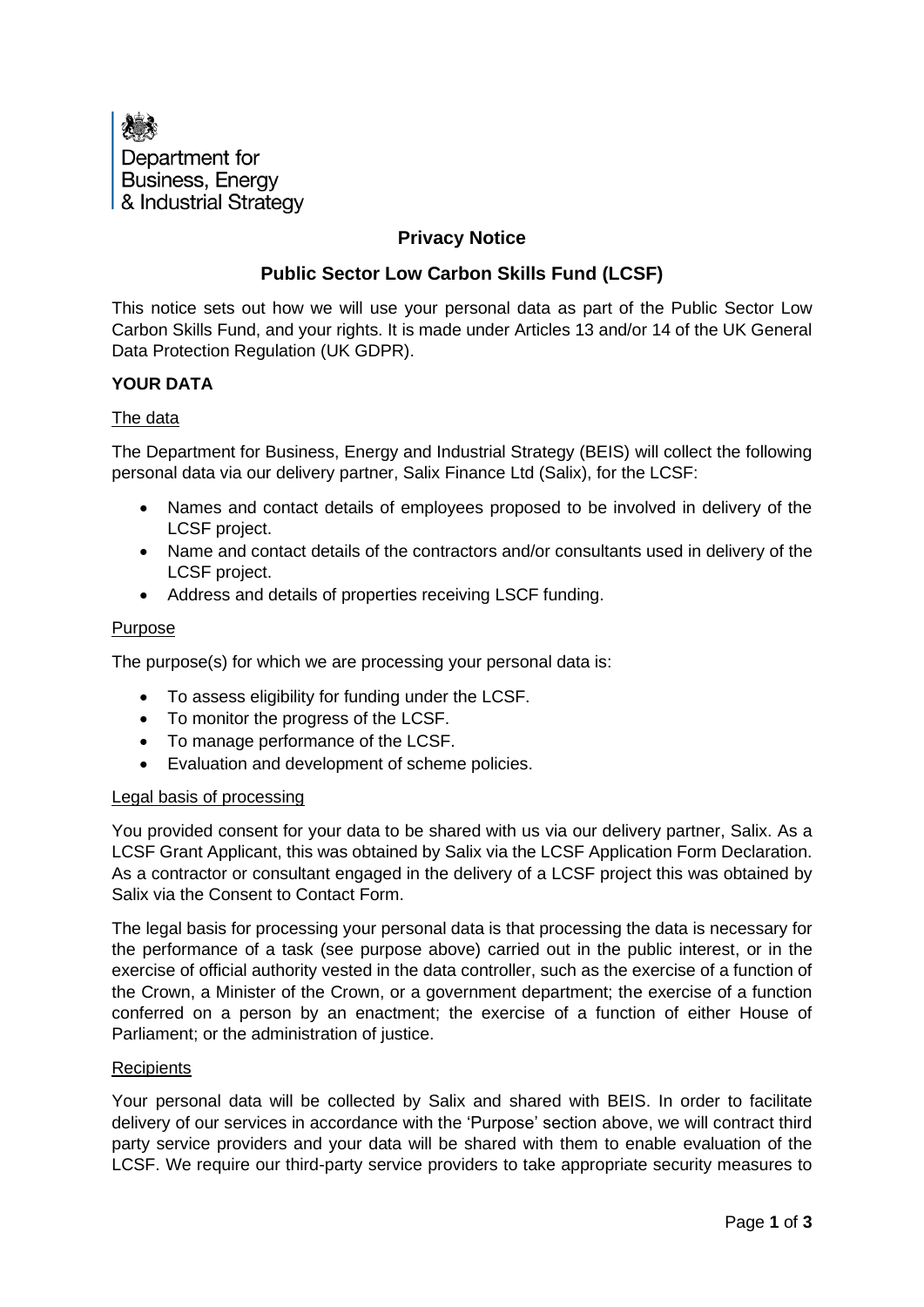protect your personal information in line with our policies. We do not allow our third-party service providers to use your personal data for their own purposes. We only permit them to process your personal data for specified purposes and in accordance with our instructions.

As your personal data will be stored on our IT infrastructure it will also be shared with our data processors Microsoft and Amazon Web Services.

## Retention

We will only retain your personal information for as long as necessary to fulfil the purposes we collected it for, including for the purposes of satisfying any legal or reporting requirements.

Personal data will continue to be processed for up to 5 years after activities associated with the applicable phase of the LCSF has closed or concluded, including evaluation activities. Anonymised data (from which all personal data has been securely removed) will be kept by BEIS indefinitely.

## Where personal data has not been obtained from the data subject

Your personal data was provided to us by Salix. The Salix Privacy Notice is available [here.](https://www.salixfinance.co.uk/privacy-policy) Data relating to LCSF Grant Applicants was collected via Salix' website and the LCSF application process. Personal data relating to contractors and consultants was collected via the Consent to Contact Form.

# **YOUR RIGHTS**

You have the right to request information about how your personal data are processed, and to request a copy of that personal data.

You have the right to request that any inaccuracies in your personal data are rectified without delay.

You have the right to request that any incomplete personal data are completed, including by means of a supplementary statement.

You have the right to request that your personal data are erased if there is no longer a justification for them to be processed.

You have the right in certain circumstances (for example, where accuracy is contested) to request that the processing of your personal data is restricted.

You have the right to object to the processing of your personal data where it is processed for direct marketing purposes.

You have the right to withdraw consent to the processing of your personal data at any time. See contact details below.

You have the right to object to the processing of your personal data.

# **INTERNATIONAL TRANSFERS**

Your personal data will be processed in the UK.

As your personal data is stored on our IT infrastructure and shared with our data processors Microsoft and Amazon Web Services, it may be transferred and stored securely outside the UK and European Economic Area (EEA). Where that is the case it will be subject to equivalent legal protection through the use of Model Contract Clauses.

# **COMPLAINTS**